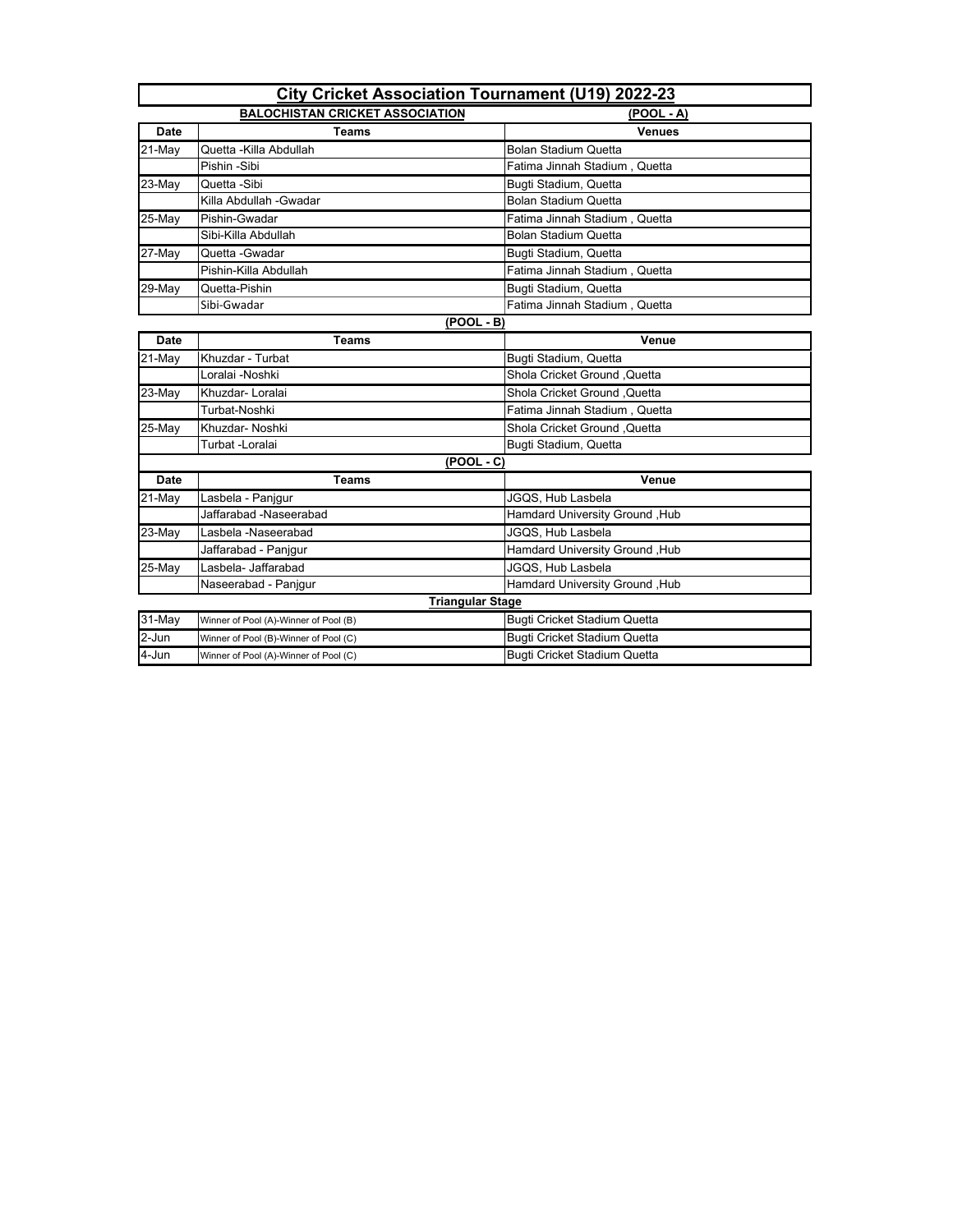| <b>City Cricket Association Tournament (U19) 2022-23</b> |                                           |                                           |
|----------------------------------------------------------|-------------------------------------------|-------------------------------------------|
|                                                          | <b>CENTRAL PUNJAB CRICKET ASSOCIATION</b> | <u>(POOL - A)</u>                         |
| <b>Date</b>                                              | Teams                                     | Venues                                    |
| 21-May                                                   | Jhang-Hafizabad                           | Jinnah Stadium Gujranwala                 |
|                                                          | Sheikhupura-East Zone (B)                 | Ghakhar Stadium Gujranwala                |
| 23-May                                                   | Gujranwala-Hafizabad                      | Jinnah Stadium Gujranwala                 |
|                                                          | Jhang-Sheikhupura                         | Ghakhar Stadium Gujranwala                |
| 25-May                                                   | Gujranwala-East Zone (B)                  | Jinnah Stadium Gujranwala                 |
|                                                          | Sheikhupura-Hafizabad                     | Ghakhar Stadium Gujranwala                |
| 27-May                                                   | Jhang-East Zone (B)                       | Jinnah Stadium Gujranwala                 |
|                                                          | Gujranwala-Sheikhupura                    | Ghakhar Stadium Gujranwala                |
| 29-May                                                   | East Zone (B)-Hafizabad                   | Jinnah Stadium Gujranwala                 |
|                                                          | Gujranwala-Jhang                          | Ghakhar Stadium Gujranwala                |
|                                                          | <u>(POOL - B)</u>                         |                                           |
| <b>Date</b>                                              | <b>Teams</b>                              | <b>Venues</b>                             |
| $21-May$                                                 | Sialkot-Narowal                           | LCCA Ground Lahore                        |
|                                                          | East Zone (W)-Kasur                       | LRCA Ittefaq Cricket Ground Lahore        |
| 23-May                                                   | West Zone (W)-Narowal                     | LCCA Ground Lahore                        |
|                                                          | Sialkot-East Zone (W)                     | LRCA Ittefaq Cricket Ground Lahore        |
| 25-May                                                   | West Zone (W)-Kasur                       | <b>LCCA Ground Lahore</b>                 |
|                                                          | East Zone (W)-Narowal                     | <b>LRCA Ittefaq Cricket Ground Lahore</b> |
| 27-May                                                   | Sialkot-Kasur                             | LCCA Ground Lahore                        |
|                                                          | West Zone (W)-East Zone (W)               | LRCA Ittefaq Cricket Ground Lahore        |
| 29-May                                                   | Kasur-Narowal                             | LCCA Ground Lahore                        |
|                                                          | West Zone (W)-Sialkot                     | LRCA Ittefaq Cricket Ground Lahore        |
|                                                          | <u>(POOL - C)</u>                         |                                           |
| <b>Date</b>                                              | Teams                                     | <b>Venues</b>                             |
| 21-May                                                   | West Zone (B)-North Zone (B)              | Aleem Dar Cricket Ground Lahore           |
|                                                          | Mandi Bahauddin-Bhakkar                   | Jubliee Town Cricket Ground Lahore        |
| 23-May                                                   | Mianwali-Bhakkar                          | Aleem Dar Cricket Ground Lahore           |
|                                                          | West Zone (B)-Mandi Bahauddin             | Jubliee Town Cricket Ground Lahore        |
| 25-May                                                   | Mianwali-Mandi Bahauddin                  | Aleem Dar Cricket Ground Lahore           |
|                                                          | North Zone (B)-Bhakkar                    | Jubliee Town Cricket Ground Lahore        |
| 27-May                                                   | West Zone (B)-Bhakkar                     | Aleem Dar Cricket Ground Lahore           |
|                                                          | Mianwali-North Zone (B)                   | Jubliee Town Cricket Ground Lahore        |
| 29-May                                                   | North Zone (B)-Mandi Bahauddin            | Aleem Dar Cricket Ground Lahore           |
|                                                          | Mianwali-West Zone (B)                    | Jubliee Town Cricket Ground Lahore        |
|                                                          | <u>(POOL - D)</u>                         |                                           |
| Date                                                     | <b>Teams</b>                              | <b>Venues</b>                             |
| 21-May                                                   | Faisalabad-Gujrat                         | Bohranwali Ground Faisalabad              |
|                                                          | Sargodha-North Zoe (W)                    | Saeed Ajmal Academy Faisalabad            |
| 23-May                                                   | Faisalabad-North Zoe (W)                  | Bohranwali Ground Faisalabad              |
|                                                          | Sargodha-Gujrat                           | Saeed Ajmal Academy Faisalabad            |
| 25-May                                                   | Faisalabad-Sargodha                       | Bohranwali Ground Faisalabad              |
|                                                          | North Zone (W)-Gujrat                     | Saeed Ajmal Academy Faisalabad            |
|                                                          | <b>Semi Finals and Final</b>              |                                           |
| 31-May                                                   | Winner of Pool (A)-Winner of Pool (C)     | TBC                                       |
| 31-May                                                   | Winner of Pool (B)-Winner of Pool (D)     | твс                                       |
| 2-Jun                                                    | Winner of 1st S.F.-Winner of 2nd S.F.     | твс                                       |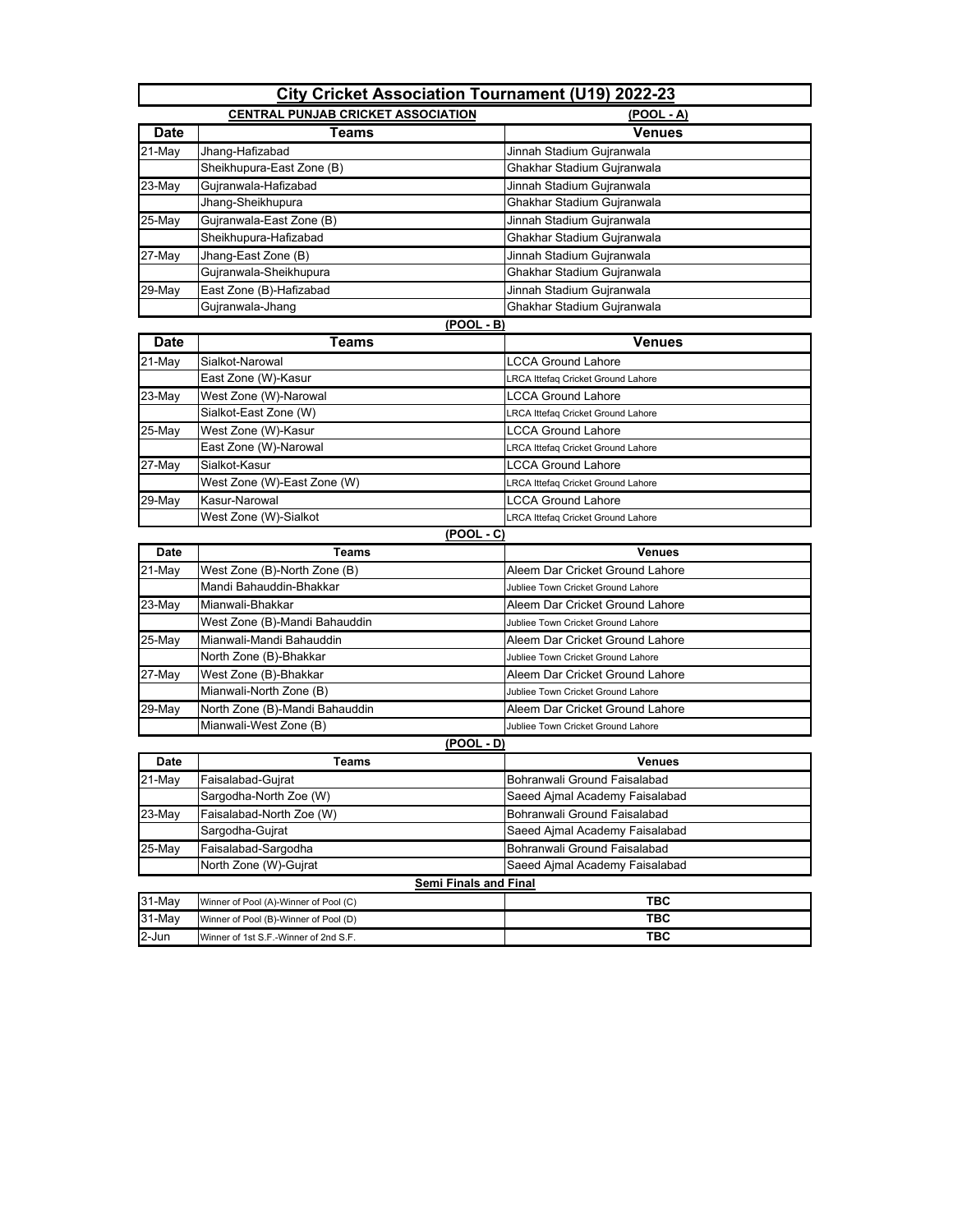| <b>City Cricket Association Tournament (U19) 2022-23</b> |                                               |                                          |
|----------------------------------------------------------|-----------------------------------------------|------------------------------------------|
|                                                          |                                               |                                          |
|                                                          | <b>KHYBER PAKHTUNKHWA CRICKET ASSOCIATION</b> | $(POOL - A)$                             |
| <b>Date</b>                                              | Teams                                         | Venues                                   |
| 21-May                                                   | Peshawar-Swabi                                | KMC Ground University of Peshawar        |
|                                                          | Mansehra-Dir Upper                            | Aziz Khan Cricket Stadium Mardan         |
| 23-May                                                   | Swabi-Kurram                                  | <b>KMC Ground University of Peshawar</b> |
|                                                          | Peshawar-Dir Upper                            | Aziz Khan Cricket Stadium Mardan         |
| $25$ -May                                                | Mansehra-Kurram                               | Aziz Khan Cricket Stadium Mardan         |
|                                                          | Swabi-Dir Upper                               | KMC Ground University of Peshawar        |
| 27-May                                                   | Peshawar-Mansehra                             | KMC Ground University of Peshawar        |
|                                                          | Dir Upper-Kurram                              | Aziz Khan Cricket Stadium Mardan         |
| 29-May                                                   | Swabi-Mansehra                                | <b>KMC Ground University of Peshawar</b> |
|                                                          | Peshawar-Kurram                               | Aziz Khan Cricket Stadium Mardan         |
|                                                          | (POOL - B)                                    |                                          |
| <b>Date</b>                                              | <b>Teams</b>                                  | Venues                                   |
| 21-May                                                   | Mardan-D.I. Khan                              | Abbottabad Stadium Abbottabad            |
|                                                          | Abbottabad-Haripur                            | Railway Cricket Ground Haripur           |
| 23-May                                                   | Mardan-Kohat                                  | Abbottabad Stadium Abbottabad            |
|                                                          | D.I. Khan-Haripur                             | Railway Cricket Ground Haripur           |
| 25-May                                                   | Abbottabad-Kohat                              | Abbottabad Stadium Abbottabad            |
|                                                          | Mardan-Haripur                                | Railway Cricket Ground Haripur           |
| 27-May                                                   | D.I. Khan-Abbottabad                          | Abbottabad Stadium Abbottabad            |
|                                                          | Haripur-Kohat                                 | Railway Cricket Ground Haripur           |
| 29-May                                                   | Mardan-Abbottabad                             | Abbottabad Stadium Abbottabad            |
|                                                          | D.I. Khan-Kohat                               | Railway Cricket Ground Haripur           |
|                                                          | $(POOL - C)$                                  |                                          |
| Date                                                     | <b>Teams</b>                                  | <b>Venues</b>                            |
| 21-May                                                   | Buner-Bannu                                   | Jamrud Sports Complex Jamrud             |
|                                                          | Khyber-Mohmand                                | Kohat Cricket Stadium Kohat              |
| 23-May                                                   | Bannu-Dir Lower                               | Kohat Cricket Stadium Kohat              |
|                                                          | Khyber-Buner                                  | Jamrud Sports Complex Jamrud             |
| 25-May                                                   | Mohmand-Dir Lower                             | Kohat Cricket Stadium Kohat              |
|                                                          | Bannu-Khyber                                  | Jamrud Sports Complex Jamrud             |
| 27-May                                                   | Buner-Mohmand                                 | Kohat Cricket Stadium Kohat              |
|                                                          | Dir Lower-Khyber                              | Jamrud Sports Complex Jamrud             |
| 29-May                                                   | Bannu-Mohmond                                 | Kohat Cricket Stadium Kohat              |
|                                                          | Dir Lower-Buner                               | Jamrud Sports Complex Jamrud             |
|                                                          | <u>(POOL - D)</u>                             |                                          |
| <b>Date</b>                                              | Teams                                         | <b>Venues</b>                            |
| 21-May                                                   | Charsadda-Swat                                | D.I. Khan Stadium D.I. Khan              |
|                                                          | Nowshehra-Bajour                              | Gomal University Ground D.I. Khan        |
| 23-May                                                   | Nowshehra-Charsadda                           | Gomal University Ground D.I. Khan        |
|                                                          | Swat-Bajour                                   | D.I. Khan Stadium D.I. Khan              |
| 25-May                                                   | Charsadda-Bajour                              | Gomal University Ground D.I. Khan        |
|                                                          | Swat-Bajour                                   | D.I. Khan Stadium D.I. Khan              |
| <b>Semi Finals and Final</b>                             |                                               |                                          |
| 31-May                                                   | Winner of Pool (A)-Winner of Pool (C)         | TBC                                      |
| 31-May                                                   | Winner of Pool (B)-Winner of Pool (D)         | TBC                                      |
| 2-Jun                                                    | Winner of 1st S.F.-Winner of 2nd S.F.         | TBC                                      |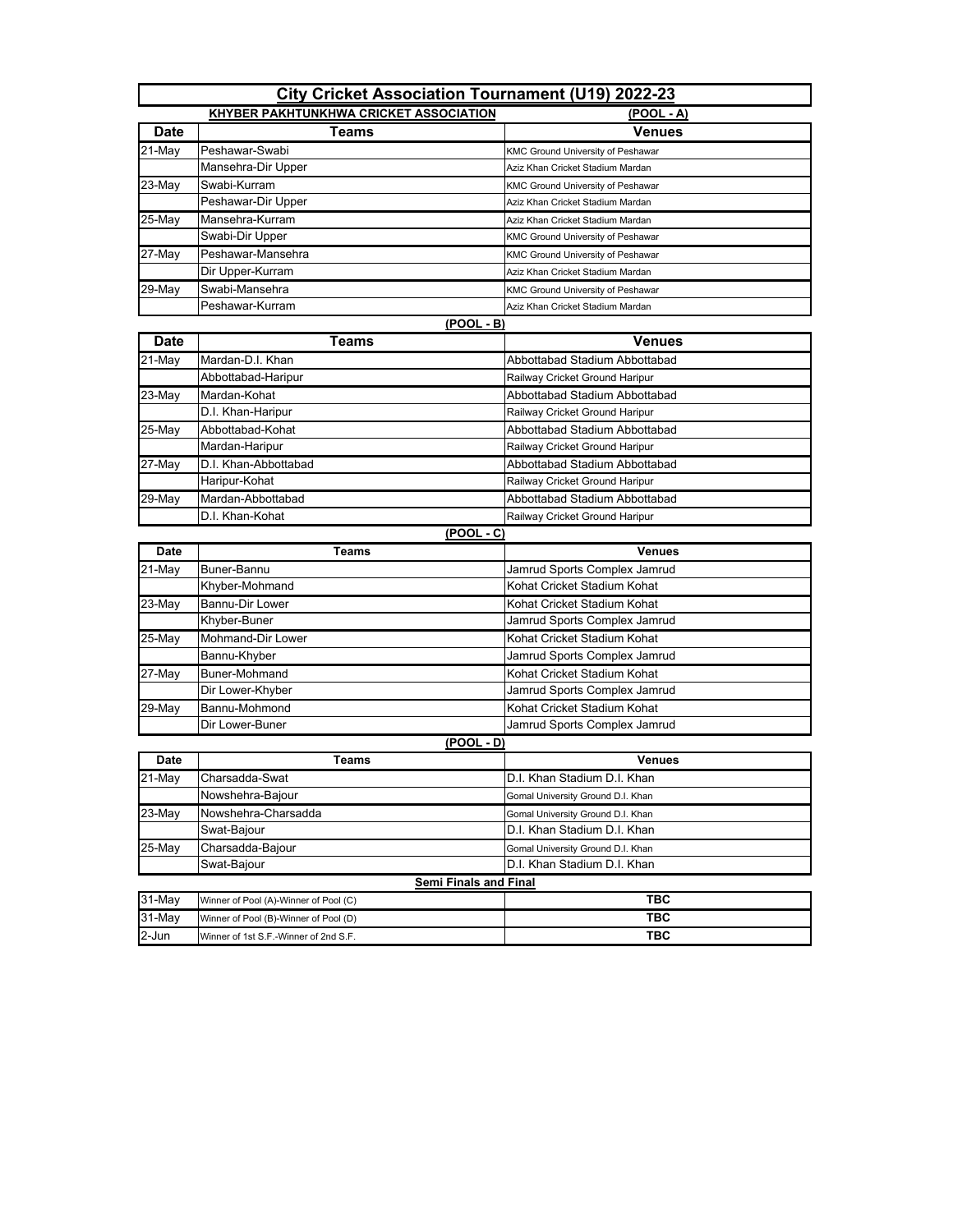| <b>City Cricket Association Tournament (U19) 2022-23</b> |                                                   |                                        |  |  |
|----------------------------------------------------------|---------------------------------------------------|----------------------------------------|--|--|
|                                                          | <b>NORTHERN CRICKET ASSOCIATION</b><br>(POOL - A) |                                        |  |  |
| <b>Date</b>                                              | <b>Teams</b>                                      | <b>Venues</b>                          |  |  |
| $21-May$                                                 | Rawalpindi-Mirpur                                 | <b>Bhutto Cricket Ground Islamabad</b> |  |  |
|                                                          | Gilgit Baltistan-Bagh                             | National Cricket Ground Islamabad      |  |  |
| 23-May                                                   | Rawalpindi-Gilgit Baltistan                       | <b>Bhutto Cricket Ground Islamabad</b> |  |  |
|                                                          | Mirpur-Bagh                                       | National Cricket Ground Islamabad      |  |  |
| 25-May                                                   | Rawalpindi-Bagh                                   | <b>Bhutto Cricket Ground Islamabad</b> |  |  |
|                                                          | Mirpur-Gilgit Baltistan                           | National Cricket Ground Islamabad      |  |  |
| $(POOL - B)$                                             |                                                   |                                        |  |  |
| Date                                                     | <b>Teams</b>                                      | Venue                                  |  |  |
| $21-May$                                                 | Islamabad-Jhelum                                  | House of Northern Islamabad            |  |  |
|                                                          | Chakwal-Kotli                                     | Shalimar Cricket Ground Islamabad      |  |  |
| 23-May                                                   | Islamabad-Kotli                                   | House of Northern Islamabad            |  |  |
|                                                          | Jhelum-Chakwal                                    | Shalimar Cricket Ground Islamabad      |  |  |
| 25-May                                                   | Islamabad-Chakwal                                 | Shalimar Cricket Ground Islamabad      |  |  |
|                                                          | Jhelum-Kotli                                      | House of Northern Islamabad            |  |  |
|                                                          | $(POOL - C)$                                      |                                        |  |  |
| Date                                                     | <b>Teams</b>                                      | Venue                                  |  |  |
| 21-May                                                   | Muzaffarabad-Attock                               | Muzaffarabad Stadium                   |  |  |
| $23$ -May                                                | Muzaffarabad-Poonch                               | Muzaffarabad Stadium                   |  |  |
| 25-May                                                   | Attock-Poonch                                     | Muzaffarabad Stadium                   |  |  |
|                                                          | <b>Triangular Stage</b>                           |                                        |  |  |
| $27$ -May                                                | Winner of Pool (A)-Winner of Pool (B)             | <b>TBC</b>                             |  |  |
| 29-May                                                   | Winner of Pool (A)-Winner of Pool (C)             | <b>TBC</b>                             |  |  |
| 31-May                                                   | Winner of Pool (B)-Winner of Pool (C)             | <b>TBC</b>                             |  |  |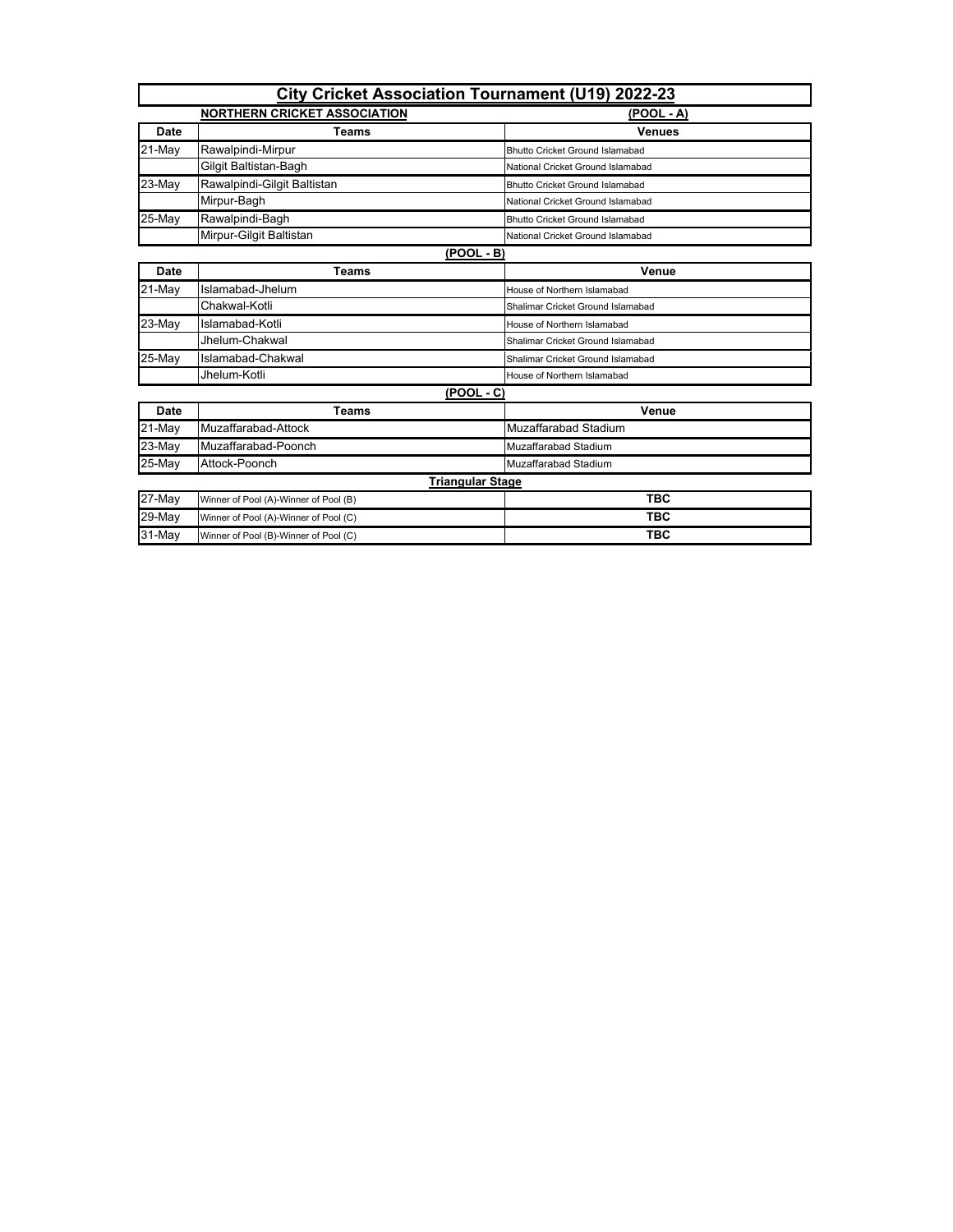| <b>City Cricket Association Tournament (U19) 2022-23</b> |                                       |                                             |
|----------------------------------------------------------|---------------------------------------|---------------------------------------------|
| <b>SINDH CRICKET ASSOCIATION</b>                         |                                       | $(POOL - A)$                                |
| <b>Date</b>                                              | <b>Teams</b>                          | <b>Venues</b>                               |
| 21-May                                                   | Zone II - Zone III                    | Pak Star Cricket Ground Karachi             |
|                                                          | Zone IV - Badin                       | <b>KCA Cricket Ground Karachi</b>           |
| 23-May                                                   | Zone III - Zone IV                    | Pak Star Cricket Ground Karachi             |
|                                                          | Badin - Sanghar                       | <b>KCA Cricket Ground Karachi</b>           |
| 25-May                                                   | Zone II - Badin                       | Pak Star Cricket Ground Karachi             |
|                                                          | Zone IV - Sanghar                     | <b>KCA Cricket Ground Karachi</b>           |
| 27-May                                                   | Zone III - Badin                      | Pak Star Cricket Ground Karachi             |
|                                                          | Zone II - Sanghar                     | <b>KCA Cricket Ground Karachi</b>           |
| 29-May                                                   | Zone III - Sanghar                    | Pak Star Cricket Ground Karachi             |
|                                                          | Zone II - Zone IV                     | <b>KCA Cricket Ground Karachi</b>           |
|                                                          | (POOL - B)                            |                                             |
| Date                                                     | Teams                                 | <b>Venues</b>                               |
| $21-May$                                                 | Khairpur - Sukkur                     | <b>PCB Cricket Ground Sukkur</b>            |
|                                                          | Zone VII - Larkana                    | <b>PCB Cricket Ground Larkana</b>           |
| 23-May                                                   | Khairpur - Zone VII                   | <b>PCB Cricket Ground Larkana</b>           |
|                                                          | Larkana - Sukkur                      | <b>PCB Cricket Ground Sukkur</b>            |
| 25-May                                                   | Khairpur - Larkana                    | <b>PCB Cricket Ground Larkana</b>           |
|                                                          | Zone VII - Sukkur                     | <b>PCB Cricket Ground Sukkur</b>            |
|                                                          | (POOL - C)                            |                                             |
| Date                                                     | <b>Teams</b>                          | <b>Venues</b>                               |
| 21-May                                                   | Hyderabad - Zone I                    | <b>TMC Ground Karachi</b>                   |
|                                                          | Zone V - Mirpur Khas                  | Young Fighter Ground North Nazimabad        |
| 23-May                                                   | Zone-V - Zone I                       | <b>TMC Ground Karachi</b>                   |
|                                                          | Hyderabad - Mirpur Khas               | Young Fighter Ground North Nazimabad        |
| $25$ -May                                                | Mirpur Khas - Zone I                  | <b>TMC Ground Karachi</b>                   |
|                                                          | Hyderabad-Zone-V                      | Young Fighter Ground North Nazimabad        |
|                                                          | (POOL - D)                            |                                             |
| Date                                                     | <b>Teams</b>                          | <b>Venues</b>                               |
| 21-May                                                   | Shikarpur-Zone VI                     | Bilawal Cricket Stadium Shaheed Benazirabad |
|                                                          | Shaheed Benazirabad-Jamshoro          | Site Cricket Ground Kotri                   |
| 23-May                                                   | Zone VI-Jamshoro                      | Site Cricket Ground Kotri                   |
|                                                          | Shaheed Benazirabad-Shikarpur         | Bilawal Cricket Stadium Shaheed Benazirabad |
| 25-May                                                   | Zone VI-Shaheed Benazirabad           | Bilawal Cricket Stadium Shaheed Benazirabad |
|                                                          | Shikarpur-Jamshoro                    | Site Cricket Ground Kotri                   |
|                                                          | <b>Semi Finals and Final</b>          |                                             |
| 31-May                                                   | Winner of Pool (A)-Winner of Pool (C) | TBC                                         |
| 31-May                                                   | Winner of Pool (B)-Winner of Pool (D) | TBC                                         |
| 2-Jun                                                    | Winner of 1st S.F.-Winner of 2nd S.F. | <b>TBC</b>                                  |